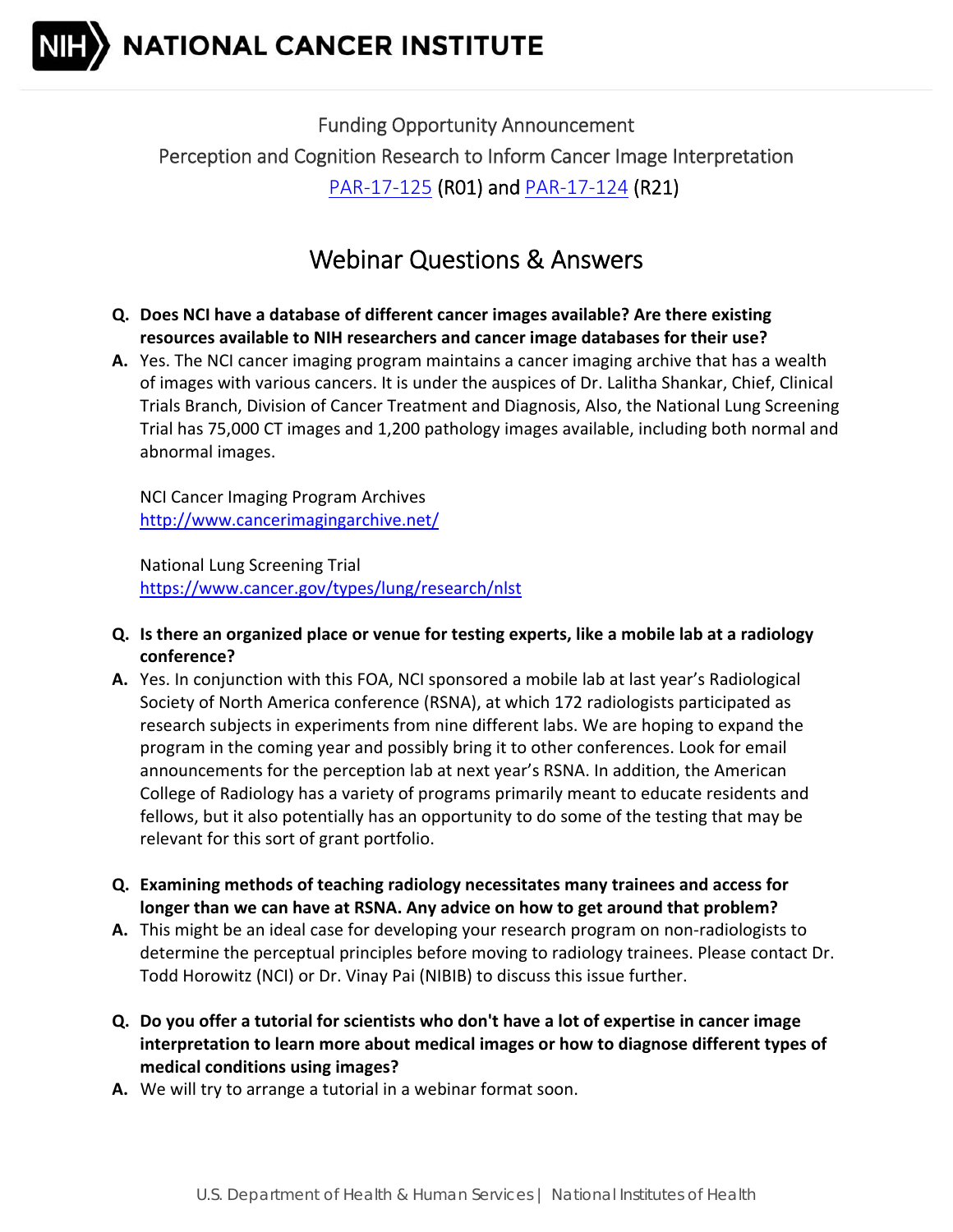- Q. How important is the research in non-experts? If we have an interesting and potential  **technique for improving experts, can we use only experts in our grant?**
- **A.** Yes, you can use only experts in your grant. What we are looking for is research that is motivated by a strong perceptual hypothesis. While we think that it may be easier to do a lot of the work in non‐experts, we will certainly not penalize you for only studying experts.
- Q. Is it allowable/encouraged to propose neuroimaging (say, fMRI or EEG)? Or would you  **rather the proposal focus primarily on psychophysical experiments?**
- A. It is allowable and you can propose to include neuroimaging in your research study.
- **Q. What about studying how people interpret neuroimaging, as opposed to using neuroimaging as a method?**
- **A.** Yes, neuroimaging is of very high interest in cancer diagnosis and management. This is a very perplexing area because of the issues of trying to distinguish between radiation necrosis, steroid effect, and recurring tumors.
- Q. How basic might the research be to get funded? Must medical images be included in the  **grant proposal, per se?**
- A. Not necessarily. You should make the case that the perceptual cognitive problem you are studying is relevant for medical image interpretation, but the proposal does not need to include medical images.
- Q. In addition to research on visual perception cognition, will you also consider research on  **other sensory modalities involving cancer detection such as haptic perception, palpation for soft‐tissue screening, or multimodal approaches?**
- **A.** Yes, if you can make a strong case that there is a perceptual issue. We also are interested in multimodal approaches and multi‐sensory perception.
- Q. If we wish to do a different kind of deep machine learning rather than the standard CAD  **images, should we apply and talk with BRP or NIBIB?**
- **A.** If you are developing new approaches in machine learning techniques, you should talk with NIBIB. NIBIB encourages development of new and novel mathematical approaches that are broadly applicable to this problem space. Application of conventional machine learning approaches in this problem space are not a high priority at NIBIB. Regarding multidimensional, NIBIB is interested in dimensions greater than three (i.e. 3D spatial plus time, or additional dimensions) (e.g. digital tomosynthesis data in a longitudinal study). We are interested in novel analytics related to such complex multidimensional data. We are also interested in research to study performance vis‐a‐vis image perception for low signal‐ to‐noise and/or contrast‐to‐noise systems (such as low‐dose CT imaging acquisitions).
- **Q. How much does your funding agency work on neuromorphic hardware and neural networks?**
- **A.** If this is an area of interest, please send Dr. Vinay Pai (**paiv@mail.nih.gov**) an email with a draft of your abstract and/or specific aims to further discuss your ideas.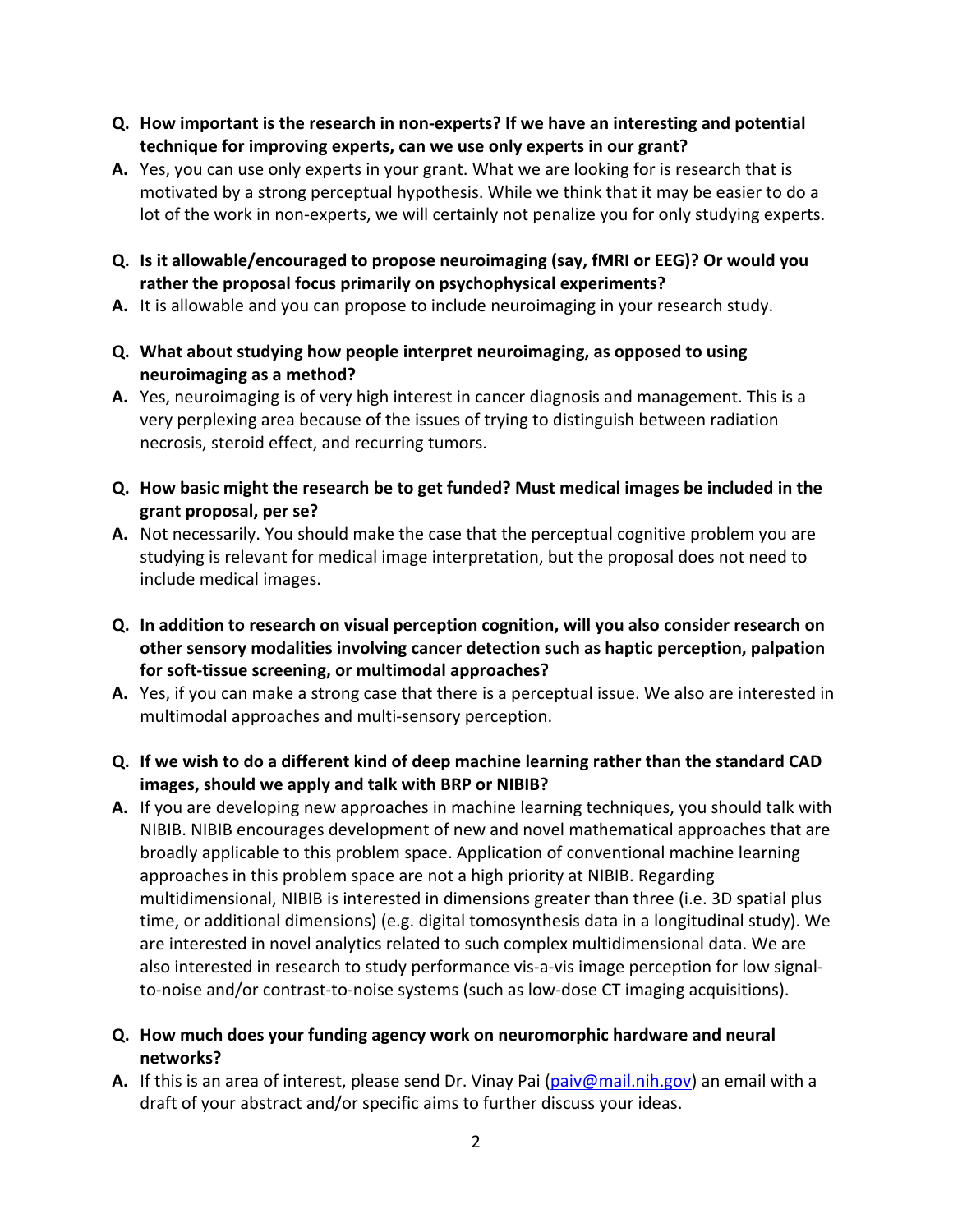- Q. Will NIBIB be interested in multi-dimensional signals collected from pathology data in the  **context of machine learning? Does it have to include perception as a driving hypothesis?**
- A. For this PAR, the driving hypothesis should be perceptual or cognitive in nature. There may be proposals that are of interest to NCI and NIBIB but would be a better fit under a different mechanism. If you're interested in applying machine learning to pathology data independent of any perceptual or cognitive question, your project may be appropriate for a different regular initiative. Please contact Dr. Todd Horowitz (todd.horowitz@nih.gov), Dr. Lalitha Shankar (<u>shankarl@mail.nih.gov</u>) or Dr. Vinay Pai (<u>paiv@mail.nih.gov</u>).
- **Q. I'm interested in how dermatologists diagnose cancers effectively from tele‐dermatology** images. Is this part of the scope of the FOA? Would a project on skin cancer be  **acceptable? This involves the direct observation of cancer with the naked eye ‐‐‐ not "images" per se.**
- **A.** Yes, perceptual and cognitive questions related to visual diagnosis in dermatology and tele-dermatology would fall under the scope of the FOA.
- Q. Because this is a program announcement with special receipt review, where will you find reviewers with the capacity to review applications that come in? With this being a small  **research community, it seems that many potential reviewers will be submitting applications themselves.**
- A. Review falls under the purview of the Center for Scientific Review (CSR) at NIH. Their goal will be to convene a panel with all the relevant expertise necessary for the review panel. We will certainly advise them to cast a wide net with respect to the disciplines, including medical image perception specialists, but also people who are perception or cognition researchers who might not be specialists in medical image perception per se, as well as radiologists, pathologists, cytologists, nuclear medicine physicians, potentially dermatologists, or any professional who interprets a visual image to detect or diagnose cancer. Investigators can help CSR, and us, by submitting letters of intent, and by writing cover letters that specify the expertise you think necessary to evaluate your proposal.
- Q. Are there limits on available funds, or is there a set number of grants that can be funded  **under this opportunity?**

 There are no specific limits set for this funding opportunity. The limitations will be based on how well the applications score in the review process.

- Q. Are there any special conditions for international applicants? I am a U.K. researcher in observer performance. The application I am proposing is not specific to U.K. practice. Is it  **worth applying?**
- A. In general, at NIH, unless the funding opportunity says otherwise, foreign applicants are welcome to apply, but there's an additional level of justification. You will need to justify why the research must be carried out at the foreign laboratory, not at a domestic laboratory. In the specific case of this funding announcement, we welcome contributions from international researchers. Your proposal would have to justify why your expertise or your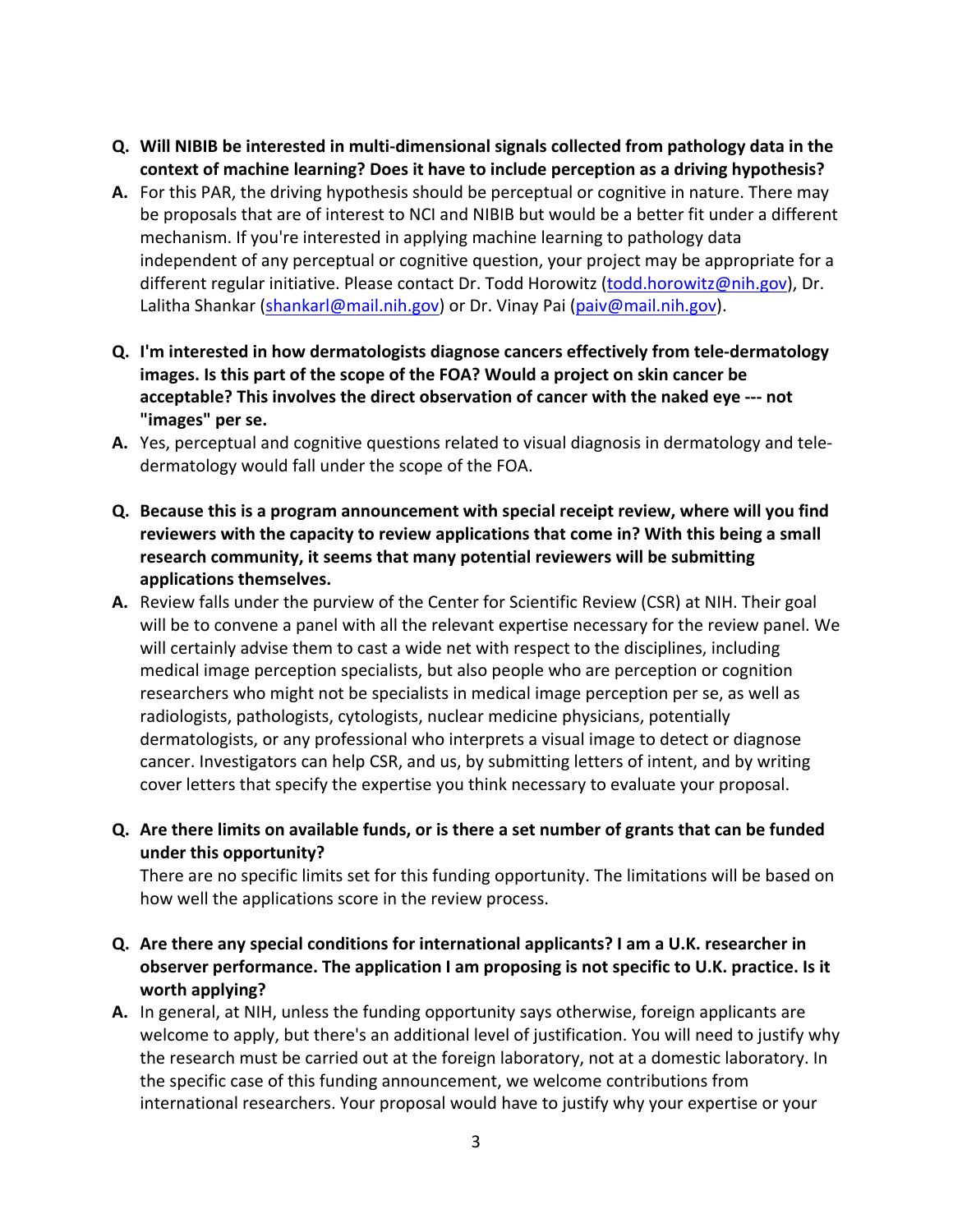U.K. institution is essential or best suited to this line of research. For example, studying international differences in image interpretation should be sufficient justification. Please contact Dr. Todd Horowitz (<u>todd.horowitz@nih.gov</u>) or Dr. Vinay Pai (<u>paiv@mail.nih.gov</u>) specifically to discuss your proposal in more detail. For more information, see https://grants.nih.gov/grants/policy/nihgps\_2013/nihgps\_ch16.htm and https://grants.nih.gov/grants/foreign/index.htm

- **Q. Being an international applicant, how does the new government affect the international applications for research grants?**
- A. At this time, nothing in terms of how NIH or NCI is funded or is operating has changed since the beginning of the new administration. We will continue to fund high‐priority research.
- Q. How do you ensure that scientific reviewers will not penalize R21s that do not have **preliminary information?**
- **A.** We have written specifically into the funding opportunity announcements that we discourage preliminary data.
- Q. If we have some pilot data, is it best if we talk to you before deciding if it is R01 or R21, or does pilot data showing proof-of-concept exclude the R21 mechanism, and if it is only one  **study and six radiologists, is that enough data for applying for R01?**
- **A.** In cases like this, send an email to Dr. Todd Horowitz (todd.horowitz@nih.gov) or Dr. Vinay Pai (paiv@mail.nih.gov) to discuss in more detail. The general approach is that if you have proof‐of‐concept, then you are probably ready to move on to an R01. But there might be some proposals where pilot data exist but might not be sufficient for an R01.
- Q. Will proposals sent to NIBIB or NCI be reviewed separately by two different review **panels?**
- **A.** No, all proposals coming in under the FOA will have the same special emphasis panel, whether they are assigned to NCI or NIBIB.

## **Q. Is the research funding available for student researchers as well?**

 **A.** This funding opportunity announcement is limited to research project grant (R01) and exploratory/developmental research project grant (R21) applications. Applications for research training, career development, or fellowship support are not eligible for this funding opportunity announcement. However, a faculty researcher may propose a research project grant that will fund student researchers as part of the research team. Diversity supplements also are a possibility. If you have a fellowship proposal that fits in this area, please contact Dr. Todd Horowitz (todd.horowitz@nih.gov) or Dr. Vinay Pai (paiv@mail.nih.gov) to discuss it separately.

 For more information about funding for cancer training and diversity supplements: https://www.cancer.gov/grants‐training/training/funding https://grants.nih.gov/grants/guide/pa‐files/PA‐15‐322.html https://grants.nih.gov/grants/guide/contacts/PA‐15‐322\_contacts.html